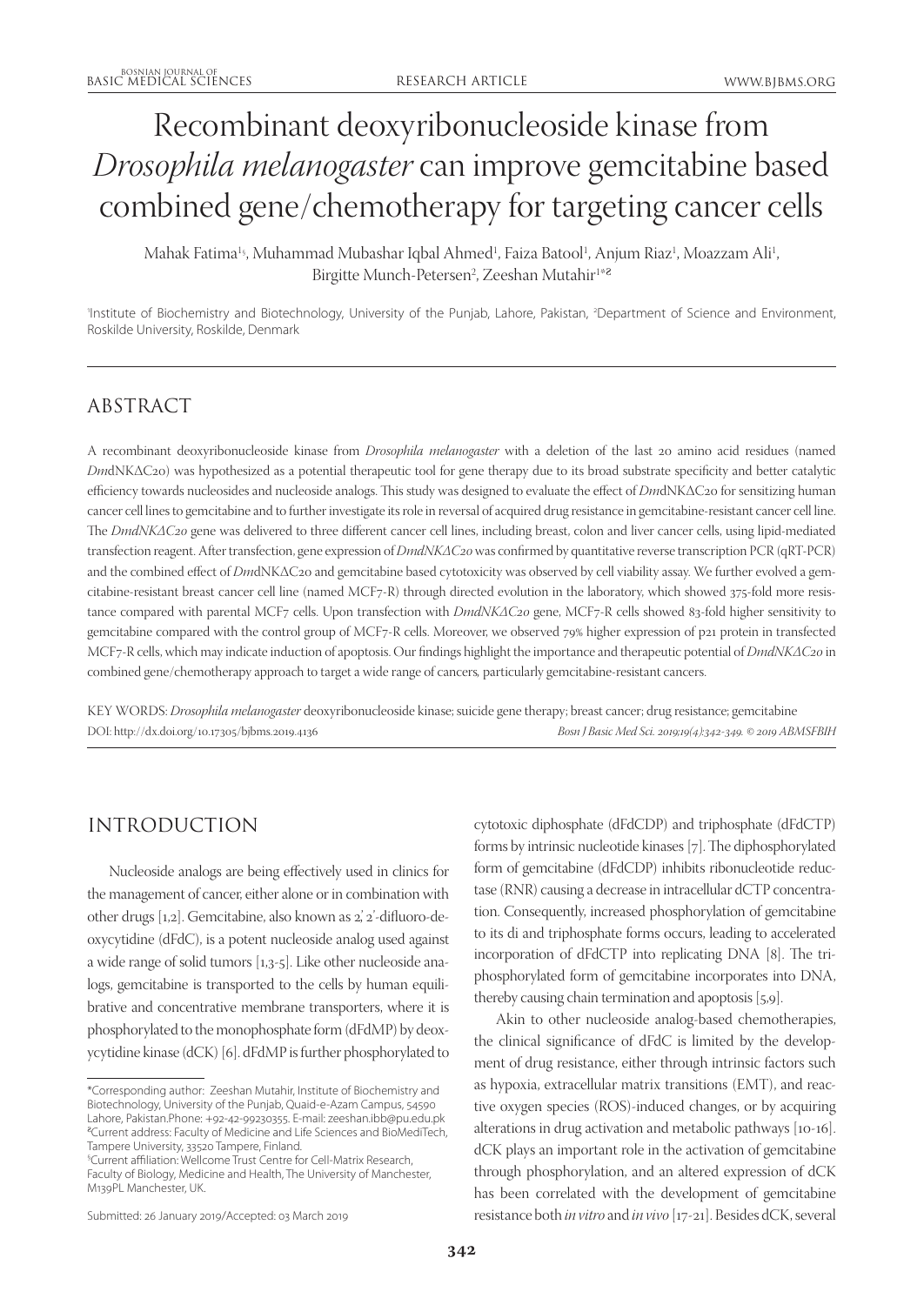other targets of gemcitabine metabolism have been associated with acquired resistance to gemcitabine [22,23]. One of those targets is cytidine deaminase (CDA), for which increased expression was associated with decreased sensitivity of cancer cells to gemcitabine both *in vitro* and *in vivo*. CDA converts dFdC to difluorodeoxyuridine (dFdU), thus contributing to gemcitabine resistance in cancer cells [24].

Different therapeutic approaches have been proposed to overcome resistance due to nucleoside kinase deficiency, such as the introduction of monophosphate derivatives of the nucleoside analogs into the cells or nucleoside kinase enzymes by gene therapy [20,25-30]. Gene-directed enzyme prodrug therapy (GDEPT), also called suicide gene therapy, has been shown to be more effective for specific targeting of cancer cells as compared to standard chemotherapy [31]. Suicide gene therapy has been employed successfully in conjunction with human dCK [22-25,27,28,31,32]; however, a non-human dNK, known as Herpes simplex 1 thymidine kinase (HSV1-TK), has also served as an archetype for this approach [33,34].

The kinetic properties of the kinases used in GDEPT approach are one of the limiting factors, therefore, a better catalytic enzyme that could render more sensitivity to nucleoside analogs in cancer cells is desired. The landmark discovery of a multisubstrate nucleoside kinase from *Drosophila melanogaster* (called *Dm*d*NK*), in 1998, ushered the kinases research into a new era. Based on its unique capacity to catalyze more efficiently the phosphorylation of all natural nucleosides and its substantial activity against a wide range of nucleoside analogs, *DmdNK* was distinguished among all nucleoside kinases for its potential use in suicide gene therapy [35,36]. The amino acid alignment data and structural knowledge of *Dm*dNK show its structural similarity with non-TK1 family of nucleoside kinases, which include mammalian TK2, dCK, and dGK [36,37]. Munch-Petersen et al. further studied recombinant *Dm*dNK and generated its C-terminus truncated versions called *Dm*dNKΔC10, *Dm*dNKΔC20, and *Dm*dNKΔC30 by deleting the last 10, 20, and 30 amino acid residues, respectively [37]. The deletion of the last 20 amino acid residues from the C-terminus increased the specific activity by 2-fold, whereas the deletion of the last 30 C-terminal residues resulted in an almost inactive enzyme. Furthermore, *Dm*dNKΔC20 was shown to be more stable than the wildtype or full-length *Dm*dNK [37].

*Dm*dNK and its improved variants, produced by site-directed mutagenesis, have been tested for their optimum application in suicide gene therapy [38-40]. Both viral (adeno- and lentivirus-based vectors) and non-viral delivery systems have been used for transfecting different cancer cells with *Dm*dNK and its mutants, to study the combined cytotoxic effect of gene/prodrug and to reverse drug resistance in various cancer cell lines [9,41-43]. To the best of our knowledge,

*Dm*dNKΔC20 has not been reported neither for sensitizing human cancer cell lines to gemcitabine nor for the reversal of gemcitabine resistance in drug-resistant cancer cells so far. Therefore, we studied the effect of *Dm*dNKΔC20 to sensitize different human cancer cell lines to gemcitabine, and we further elaborated its role in the reversal of acquired gemcitabine resistance due to dCK deficiency in the breast cancer cell line MCF7-R.

## MATERIALS AND METHODS

#### Chemicals

Gemcitabine, MTT (methylthiazolyldiphenyl-tetrazolium bromide), and all other standard chemicals were purchased from Sigma-Aldrich, USA unless mentioned otherwise. Cytarabine (araC) used in this study was obtained from Pfizer. GeneJet RNA purification kit (cat. # K0731), RevertAid first strand cDNA synthesis kit (cat. # K1622), and SYBR Green (cat. # K0221) were purchased from Thermo Fisher Scientific, USA. DMEM cell culture medium supplemented with Glutamax and sodium pyruvate (cat. # 1880272), fetal bovine serum (FBS), penicillin/streptomycin, Opti- $MEM^m$  (cat. # 1758537), trypsin, and cell culture grade PBS were obtained from Gibco<sup>®</sup> (Thermo Fisher Scientific,<br>USA). Lipofectamine 3000<sup>®</sup> was purchased from Invitrogen USA). Lipofectamine 3000® (Thermo Fisher Scientific, USA). Primary antibodies were USA). Lipofectamine 3000<sup>®</sup> was purchased from Invitrogen obtained from Santa Cruz Biotechnology, USA as follows: dCK (sc-81245), CDA (sc-365292), p21 (sc-756), and β-actin (sc-130656). The following secondary antibodies were used from Invitrogen: goat anti-mouse IgG, horseradish peroxidase conjugate (Catalog No G21040) and goat anti-rabbit IgG, horseradish peroxidase conjugate (Catalog No G21234).

#### Cell culture

Breast cancer cell line MCF7, colon cancer cell line HCT116, and liver cancer cell line HePG2 were kindly provided by Professor Staffan Johansson (Department of Medical Biochemistry and Microbiology, Uppsala University, Sweden). MCF7 cells resistant to 2  $\mu$ M gemcitabine (named MCF7-R) were evolved by exposing wild-type MCF7 (MCF7-wt) to gradually increasing concentrations of gemcitabine over a period of 7 months. MCF7-R cells were viable in a medium containing 2 µM gemcitabine. The cancer cell lines used in this study were maintained in DMEM supplemented with 10% (v/v) FBS and penicillin/streptomycin (1%). Cells were grown in culture flasks with vented caps at  $37^{\circ}$ C in an incubator with  $5\%$  CO<sub>2</sub>. .

#### Cell viability assay

Cell viability was analyzed by standard MTT assay. Cells from respective cell lines were seeded in triplicate with a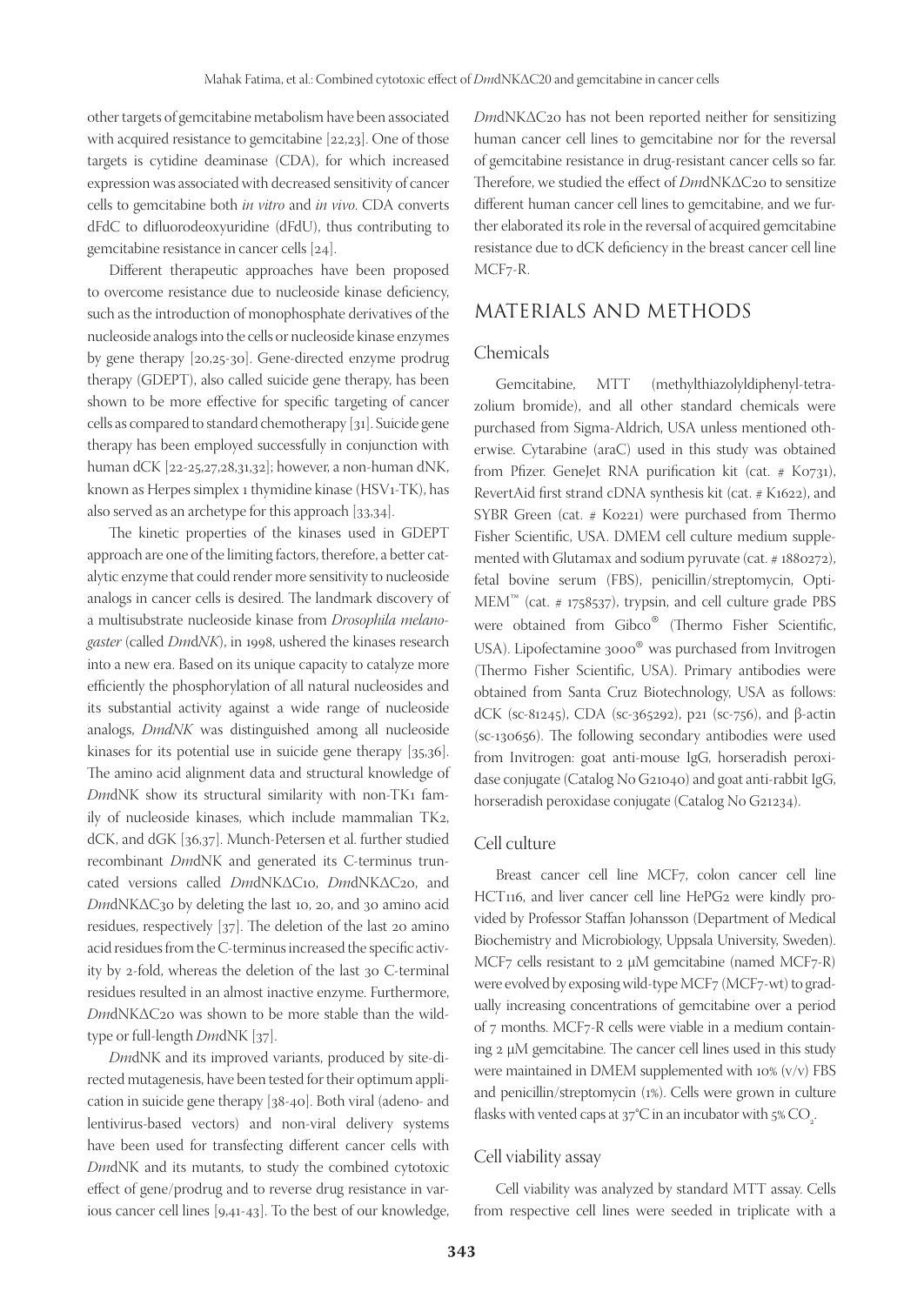seeding density of 5000–7500 cells per well in 100 µl of fresh culture medium in 96-well plates. After 24 hours of incubation at  $37^{\circ}$ C, the culture medium was replaced with 100 µl of fresh medium containing different concentrations of either araC or gemcitabine depending on the experiment. In the presence of the candidate drug, cells were further incubated for 72 hours at  $37^{\circ}$ C under 5%  $\text{CO}_2$ . After the incubation, 10 µl of MTT (5 mg/ml) was added and the cells were further incubated at 37ºC for 4 hours. This resulted in the formation of formazan crystals due to mitochondrial dehydrogenase activity of viable cells; afterwards, the medium was replaced with 100 µl of acidified isopropanol (0.04N HCl in isopropanol) to dissolve the formazan crystals. The absorbance was recorded at 492 nm using Labtech LT-4500 plate reader.  $IC_{\alpha}$  was defined as the drug concentration that reduces cell proliferation to 50% and calculated using equation 1. Survival curves were generated and analyzed by the non-linear regression function of GraphPad Prism 7 for Windows (GraphPad Software, La Jolla California USA). Resistance ratio was calculated as the ratio between  $IC_{\sim}$  of resistant cells to the  $IC_{\sim}$  of wild-type MCF7 cells.

$$
Y = \frac{Bottom + (Top - Bottom)}{(1 + 10^{\wedge} ((Log IC_{50} - X)^*HillSlope)))}
$$
(1)

#### Transfection of cancer cells with *DmdNKΔC20*

*DmdNKΔC20* cloned in pGEX-2T vector was kindly provided by the late Professor Jure Piskur (Department of Biology, Lund University, Sweden). *DmdNKΔC20* was restricted with BamH1 and EcoR1 and cloned into pcDNA3 vector. For transfection studies, 70–80% confluent cancer cells were used. The cancer cells were transfected with pcDNA3 vector containing *DmdNKΔC20* using Lipofectamine<sup>®</sup> 3000 reagent following the protocol described in Lipofectamine® 3000 reagent kit. For control groups, empty pcDNA3 vector was used for transfecting the cancer cells using the same protocol. The transfected cells were incubated overnight before seeding into 96-well plates for cell viability assay (described earlier). Moreover, the total mRNA and protein of both groups of transfected cells were isolated 72 hours after the transfection for subsequent quantitative reverse transcription PCR (qRT-PCR) and western blot analyses.

#### Quantitative reverse transcription PCR (qRT-PCR)

The total mRNA was extracted from cells using GeneJet RNA purification kit according to the manufacturer's protocol and quantified by NanoDrop™ 2000/2000c spectrophotometer (Thermo Fisher Scientific). After DNase-I treatment of template, 1 µg of cDNA was synthesized using the protocol of RevertAid first strand cDNA synthesis kit and used as a template in qRT-PCR employing SYBR Green chemistry for the detection of quantified product. The reaction was performed in a thermal cycler (BioRad-CFX) with amplification profile as follows: initial denaturation at 95ºC for 10 minutes followed by 40 cycles at 95ºC for 15 seconds, 58ºC for 20 seconds, and 72ºC for 20 seconds. The sequences of primers used for gene expression analysis in this study are provided in Table S1.

#### Western blot analysis

Total protein was extracted from transfected and control MCF7 groups using Laemmli method [44]. Proteins were separated by SDS-PAGE and transferred to polyvinylidene difluoride (PVDF) membrane for detection. Ponceau S staining was performed to verify the successful blotting of proteins on the PVDF membrane. Membranes were blocked using 5% skimmed milk in TBST. After blocking, membranes were incubated with primary antibody against actin (1:250 dilution), dCK (1:50 dilution), CDA (1:1000 dilution), and p21 (1:500 dilution) and further incubated with HRP-conjugated secondary antibodies (1:10,000 dilution). Protein signals were detected by chemiluminescence and exposed to Kodak films for quantification of the intensity of detected bands.

#### Statistical analysis

Each experiment was performed in triplicate and the results are expressed as the mean  $\pm$  standard error (SE). Statistical analyses including Student's *t*-test were performed using IBM SPSS Statistics for Windows, Version 23.0. (IBM Corp., Armonk, NY). Transfected and control groups were compared by paired *t*-test analysis using GraphPad Prism 7. Experiments with  $p < 0.05$  were considered statistically significant and \*\*\*\* represents  $p < 0.0001$ .

## RESULTS

## Development and characterization of 2 µM gemcitabine-resistant cells

Gemcitabine-resistant MCF7 (MCF7-R) cells were evolved by exposing wild-type MCF7 cells to gradually increasing concentrations of gemcitabine over a period of 7 months. The resulting MCF7-R cells showed 375-fold higher resistance to gemcitabine compared with wild-type (MCF7-wt) cells. Moreover, MCF7-R cells showed a significant cross-resistance to araC with a resistance ratio of 39-fold. The gene and protein expressions of enzymes dCK and CDA were estimated by qRT-PCR and western blot analysis, respectively (Figure 1). An altered expression of both dCK and CDA was observed in MCF7-R cells in comparison to the wild-type counterpart. The gene expression of dCK was decreased to 2.7-fold in MCF7-R compared with wild-type MCF7, whereas the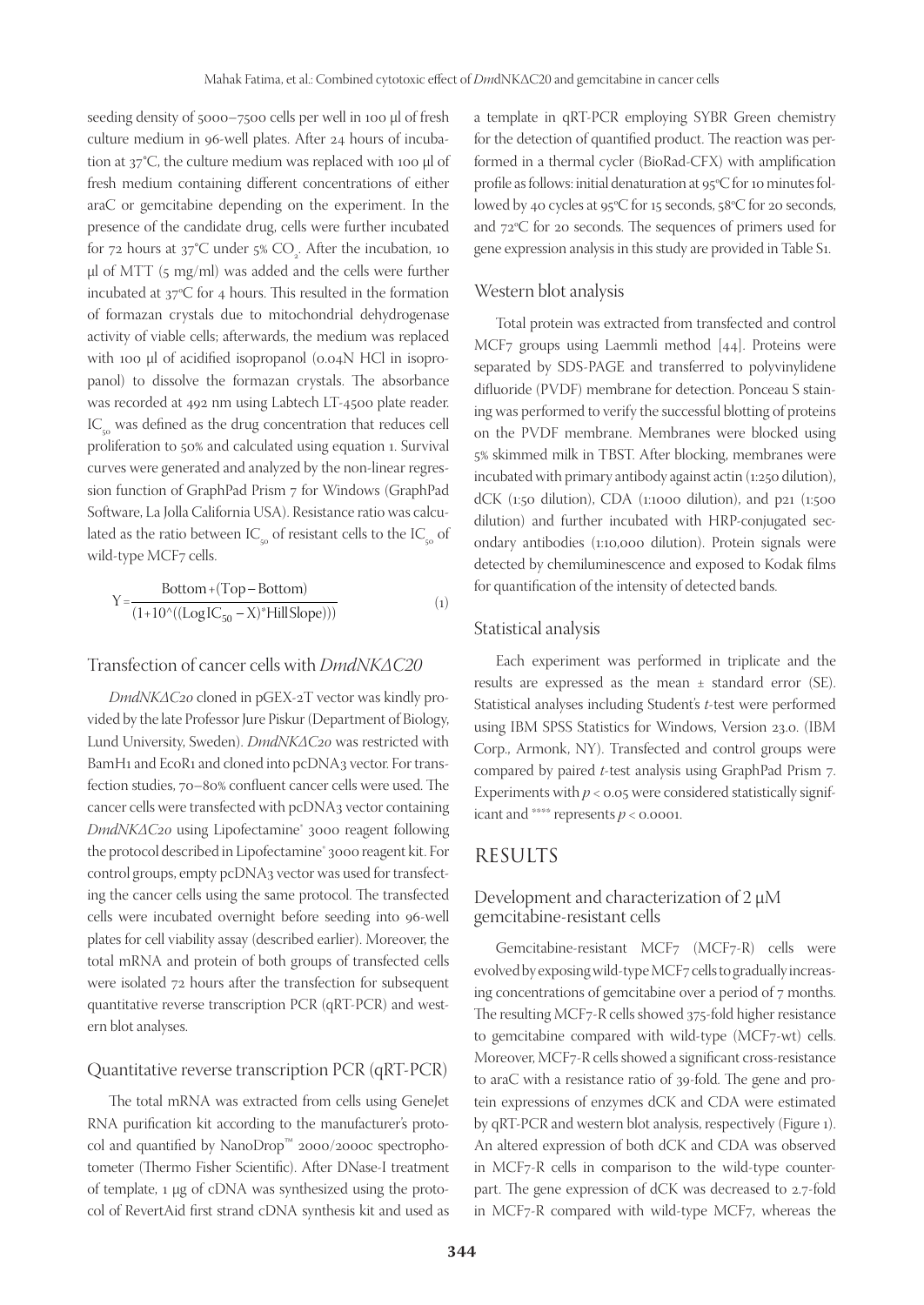

FIGURE 1. (A) Gene expression of deoxycytidine kinase (dCK) and cytidine deaminase (CDA) in MCF7-wt and MCF7-R cell line was measured by quantitative reverse transcription PCR (qRT-PCR). Error bars represent standard error (SE). Two-tailed p values obtained by t-test, \*\*\*\* is  $p < 0.0001$ , \*\*\* is  $p < 0.001$ . (B) Protein expression of dCK and CDA was quantified by western blotting in MCF7-wt and MCF7-R cells, ß-actin was used as an internal control. An altered expression of both dCK and CDA was observed in MCF7-R cells in comparison to the wild-type counterpart. The gene expression of dCK was decreased to 2.7-fold in MCF7-R compared with wild-type MCF7, whereas the expression of CDA was 187-fold higher in MCF7-R cells compared with near basal level expression of this enzyme in MCF7 wild-type.



**FIGURE 2.** Cell viability of MCF7-wt, MCF7-R, HepG2, and HCT116 in the presence of gemcitabine and cytarabine (araC) was analyzed by MTT assay; each experiment was performed in triplicate. X-axis represents drug concentration and Y-axis represents cell survival in the presence of drug. Error bars represent standard error (SE).

expression of CDA was 187-fold higher in MCF7-R cells compared with near basal level expression of this enzyme in MCF7 wild-type. Beta-2 microglobulin (B2M) gene expression was used as an internal control to normalize the expression of dCK and CDA. Similar changes in protein expression of the two enzymes were also observed in western blot analysis.

#### Determination of  $IC_{50}$  for gemcitabine and araC before transfection of *DmdNKΔC20*

 $IC_{50}$  for gemcitabine and araC were determined by MTT assay for breast, colon and hepatic cancer cell lines. The survival curves were generated and analyzed by non-linear regression analysis using GraphPad Prism  $7$  (Figure 2). IC<sub>50</sub> values for the cell lines determined in this study are shown in Table 1.

## Effect of *Dm*dNKΔC20 on wild-type and gemcitabine-resistant human cancer cell lines

The combined cytotoxic effect of suicide gene (*DmdNKΔC20*) and gemcitabine was studied using breast cancer (MCF7-wt and MCF7-R), colon cancer (HCT116) and hepatic cancer (HepG2) cell lines. The qRT-PCR results confirmed the expression of *DmdNKΔC20* in transfected samples of each cell line. Human B2M expression was used as a reference for normalization (Figure 3).

MTT assay was performed to calculate the  $IC_{50}$  value for gemcitabine in each transfected cell line and compared with respective controls. Survival curves were generated (Figure 4) and data were analyzed by non-linear regression using GraphPad Prism 7.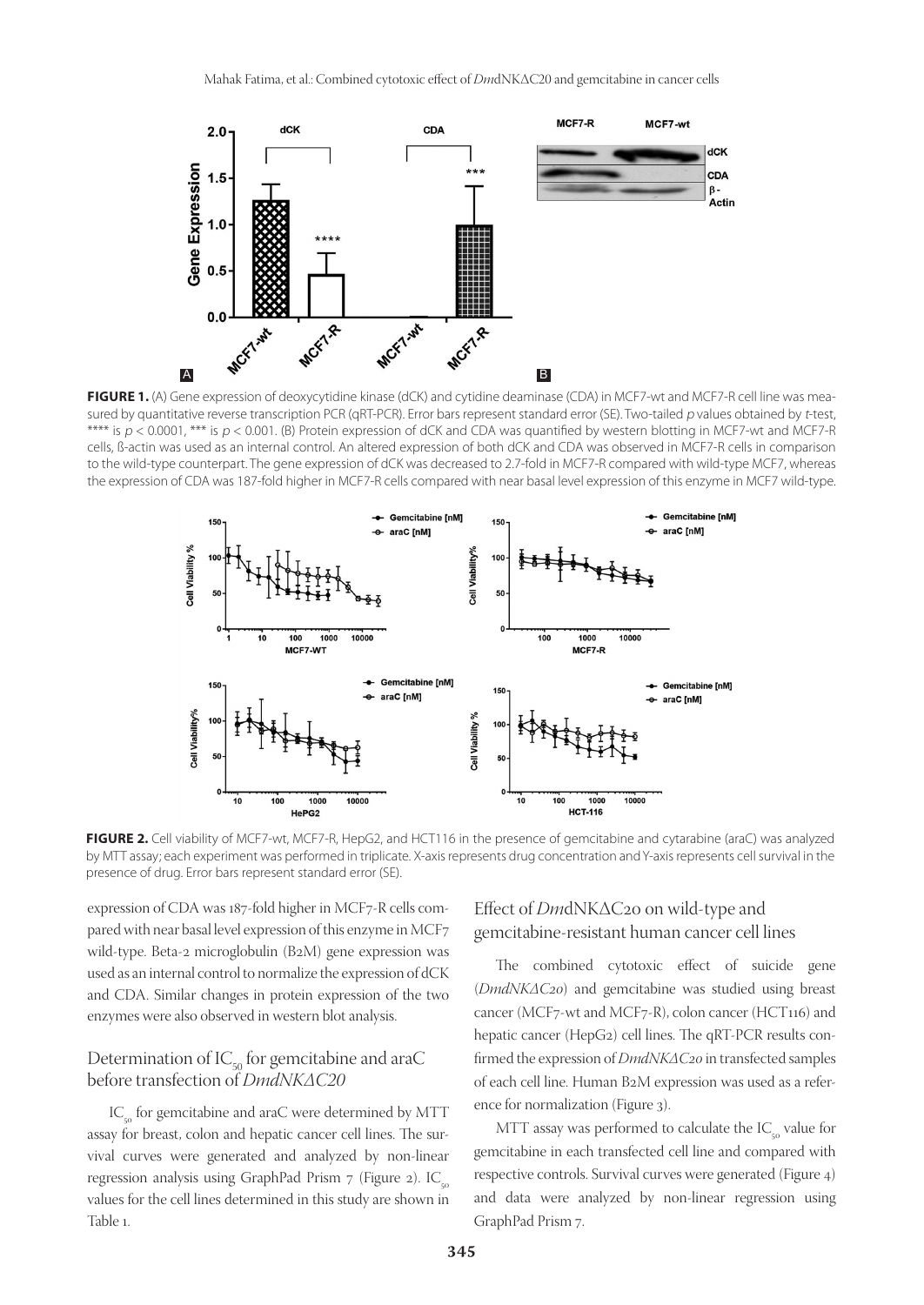A significant increase in the sensitivity of transfected cell lines to gemcitabine was observed, as shown by a decrease in IC<sub>50</sub> compared with control group. The IC<sub>50</sub> and folds of

**TABLE 1.** IC<sub>50</sub> values (in  $\mu$ M) for nucleoside analog effect on different cancer cell lines before transfecting DmdNKΔC20

| Cancer cell line | $IC_{50}$ for gemcitabine | $IC_{50}$ for araC   | p    |
|------------------|---------------------------|----------------------|------|
| MCF7-wt          | $0.004 \pm 0.00071$       | $3.5 \pm 0.0003$     | 委託委託 |
| $MCF7-R$         | $1.5 \pm 0.00017$         | $138\pm0.0092$       | 委託委託 |
| <b>HCT116</b>    | $0.082 \pm 0.00039$       | $0.1735 \pm 0.00039$ | 委託委託 |
| HePG2            | $2.9 + 0.002$             | $0.093 \pm 0.00029$  | 委託委託 |

All experiments are representative values of triplicate assay and results are expressed as mean values±SE. \*\*\*\*indicates statistically highly significant (p<0.0001), obtained by Student's t-test. \*\*\*\*represents statistically significant  $p<0.0001$ , for 2 µM gemcitabine-resistant MCF7 and wild-type MCF7 cells. SE: Standard error



after transfection, measured by quantitative reverse transcription PCR (qRT-PCR). Error bars represent standard error (SE).

sensitivity of each transfected cell line for gemcitabine are described in Table 2.

Furthermore, gemcitabine-resistant MCF7-R cells transfected with *DmdNKΔC20* became 83-fold more sensitive to gemcitabine than control, showing significant reversal of gemcitabine resistance upon transfection with *DmdNKΔC20*. A comparison of  $IC_{50}$  ratios of control and transfected MCF7-R cells provided extremely significant statistical results (paired *t*-test was performed as mentioned in Table 2).

#### Detection of p21 protein as apoptotic marker

Previous studies showed the role of p21 protein in growth arrest and induction of apoptosis by either p53 dependent or independent activation pathways and indicated that its upregulation in cancer cell lines is probably a consequence of anticancer treatment [45-48]. The western blot analysis using cell lysates showed 79% higher level of p21 protein expression in transfected MCF7-R cells compared with the control, which may indicate the induction of apoptosis as described earlier (Figure 5). The p21 specific primary antibody expression was normalized against ß-actin.

## DISCUSSION

Gemcitabine is a potent nucleoside analog, which has been shown to have substantial anticancer activity against a wide range of solid tumors [5,9]. Due to its low toxicity profile, gemcitabine has also been recommended as an effective drug for use in suicide gene therapy [49]. The truncated variant



**FIGURE 4**. Cell viability of MCF7-wt, MCF7-R, HepG2, and HCT116 cancer cells after transfection with DmdNKΔC20; each experiment was performed in triplicate. Error bars represent standard error (SE). The results were further analyzed by Prism's paired t-t est analysis. \*\*\*\* represents p < 0.0001. A significant increase in the sensitivity of transfected cell lines to gemcitabine upon transfection of DmdNKΔC20 was observed, as shown by a decrease in  $IC_{50}$  compared with control group.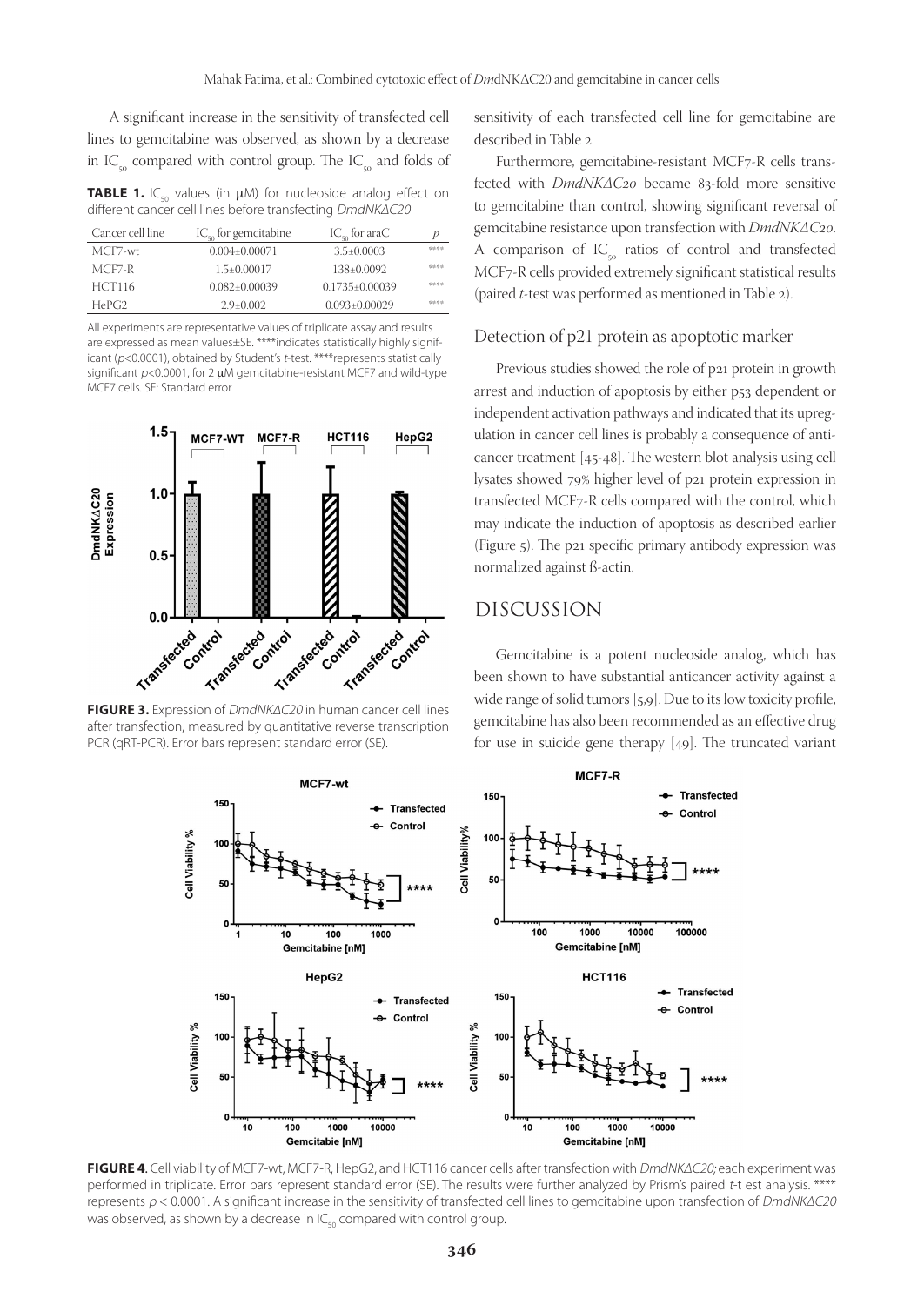**TABLE 2.**  $IC_{50}$  values (in  $\mu$ M) and increase folds in the sensitivity to gemcitabine of each cell line transfected with either empty vector (control) or with *DmdNKΔC20*

| Cell line     | Control               | Transfected with<br>DmdNKAC20 | Sensitivity<br>folds | p    |
|---------------|-----------------------|-------------------------------|----------------------|------|
| MCF7-wt       | $0.004 + 0.00071$     | $0.000015 + 0.0000011$        | 267                  | 动物治院 |
| $MCF7-R$      | $1.5 \pm 0.0003538$   | $0.018 \pm 0.005$             | 83.3                 | 动物治院 |
| <b>HCT116</b> | $0.082 \pm 0.0003915$ | $0.0088 + 0.0004$             | 9.3                  | 动物治院 |
| HePG2         | $2.9 + 0.002$         | $0.391 + 0.0002$              | 74                   | 动物治院 |

All experiments were performed in triplicate and results are expressed as mean values±SE. Sensitivity folds were calculated by comparing the  $IC_{50}$  of transfected and control cells. \*\*\*\*Represents statistically significant p<0.0001, obtained by paired t-test. The *DmdNKΔC20* transfected cells were compared to those cells where empty vector was used for transfection (named control). SE: Standard error



**FIGURE 5**. Western blot was performed on *DmdNKΔC20* transfected and control MCF7-R cells grown in the presence of 2 µM gemcitabine for 72 hours. The p-21 protein was highly expressed in transfected MCF7-R cells as compared to control, which possibly indicates the induction of apoptosis as a result of transfection.

of *Drosophila* nucleoside kinase, called *DmdNKΔC20*, has been reported to be highly efficient for the phosphorylation of gemcitabine, and its crystal structure bound with gemcitabine further supports this character [40]. Knecht et al. have previously shown 44- and 4-fold reversal of gemcitabine resistance in ovarian cancer cell line (AG6000) and glioblastoma cell line (U-87 MG), respectively, upon transduction with a full-length *Dm*dNK [40]. In this study, we explored the efficacy of *DmdNKΔC20* to sensitize different cancer cell lines to gemcitabine *in vitro* and we further studied the reversal of gemcitabine resistance in the breast cancer cell line MCF7-R upon transfection with *DmdNKΔC20*.

In line with our hypothesis and the results from earlier studies, a significant increase in the sensitivity to gemcitabine was observed in the wild-type MCF7, HCT116 and HepG2 cancer cell lines transfected with *DmdNKΔC20*, as a result of the combined enzyme/prodrug effect (Table 2). Moreover, due to the expression of *DmdNKΔC20*, the gemcitabine-resistant cancer cells MCF7-R exhibited 83-fold increase in sensitivity to gemcitabine when compared with the corresponding control (Table 2). MCF7-R cells showed lower dCK and higher *CDA* expression which favored and conferred higher gemcitabine resistance in the evolved MCF7-R cells. However, after transfection with *DmdNKΔC20*, MCF7-R cells appeared to become more sensitive to gemcitabine by losing their drug resistance phenotype. The observed effect is considerably

higher than previously reported for human uterine sarcoma cell line Messa 10K, where a full-length *DmdNK* was transfected to sensitize human cancer cell lines to various nucleosides [9,41-43, 50-52]. A possible explanation for the increased sensitivity to gemcitabine is the lower  $K<sub>m</sub>$  value of *DmdNKΔC20* for this analog and unique interaction of fluoride atoms of gemcitabine [40]. The strong binding affinity of *DmdNKΔC20* towards gemcitabine enhances the phosphorylation of gemcitabine that may result in an increased apoptosis with high p21 protein expression in transfected cells, as observed in Figure 5.

The results shown in this study are comparable to previously reported results in which a full-length *Dm*dNK with different nucleoside analogs has been used [5,9,20,26,27,53-55]. However, our findings emphasize the role of the truncated version of *Drosophila melanogaster* enzyme, *Dm*dNKΔC20, in sensitizing different cancer cells to gemcitabine and elaborate its role in the reversal of gemcitabine resistance in MCF7 cancer cells *in vitro*. These findings may be useful for future studies aiming to explore the potential use of *Dm*dNKΔC20 in combined enzyme/prodrug therapeutic approach in treating a wide range of cancers, particularly gemcitabine-resistant cancers.

## ACKNOWLEDGMENTS

The startup research grant from Higher Education Commission (HEC), Pakistan, and annual research grants from University of the Punjab, Lahore, to the corresponding author are gratefully acknowledged for supporting this study.

## DECLARATION OF INTERESTS

The authors declare no conflict of interests.

## REFERENCES

- [1] Hussain SA, James ND. The systemic treatment of advanced and metastatic bladder cancer. Lancet Oncol 2003;4(8):489-97. https://doi.org/10.1016/S1470-2045(03)01168-9.
- [2] Heinemann V. Gemcitabine: Progress in the treatment of pancreatic cancer. Oncology 2001;60(1):8-18. https://doi.org/10.1159/000055290.
- [3] Fowler WC Jr., Van Le L. Gemcitabine as a single-agent treatment for ovarian cancer. Gynecol Oncol 2003;90(2):S21-3. https://doi.org/10.1016/S0090-8258(03)00340-8.
- [4] Heinemann V. Role of gemcitabine in the treatment of advanced and metastatic breast cancer. Oncology 2003;64(3):191-206. https://doi.org/10.1159/000069315.
- [5] Jordheim LP, Guittet O, Lepoivre M, Galmarini CM, Dumontet C. Increased expression of the large subunit of ribonucleotide reductase is involved in resistance to gemcitabine in human mammary adenocarcinoma cells. Mol Cancer Ther 2005;4(8):1268-76. https://doi.org/10.1158/1535-7163.MCT-05-0121.
- [6] Kroep JR, Loves WJ, van der Wilt CL, Alvarez E, Talianidis I, Boven E, et al. Pretreatment deoxycytidine kinase levels predict *in*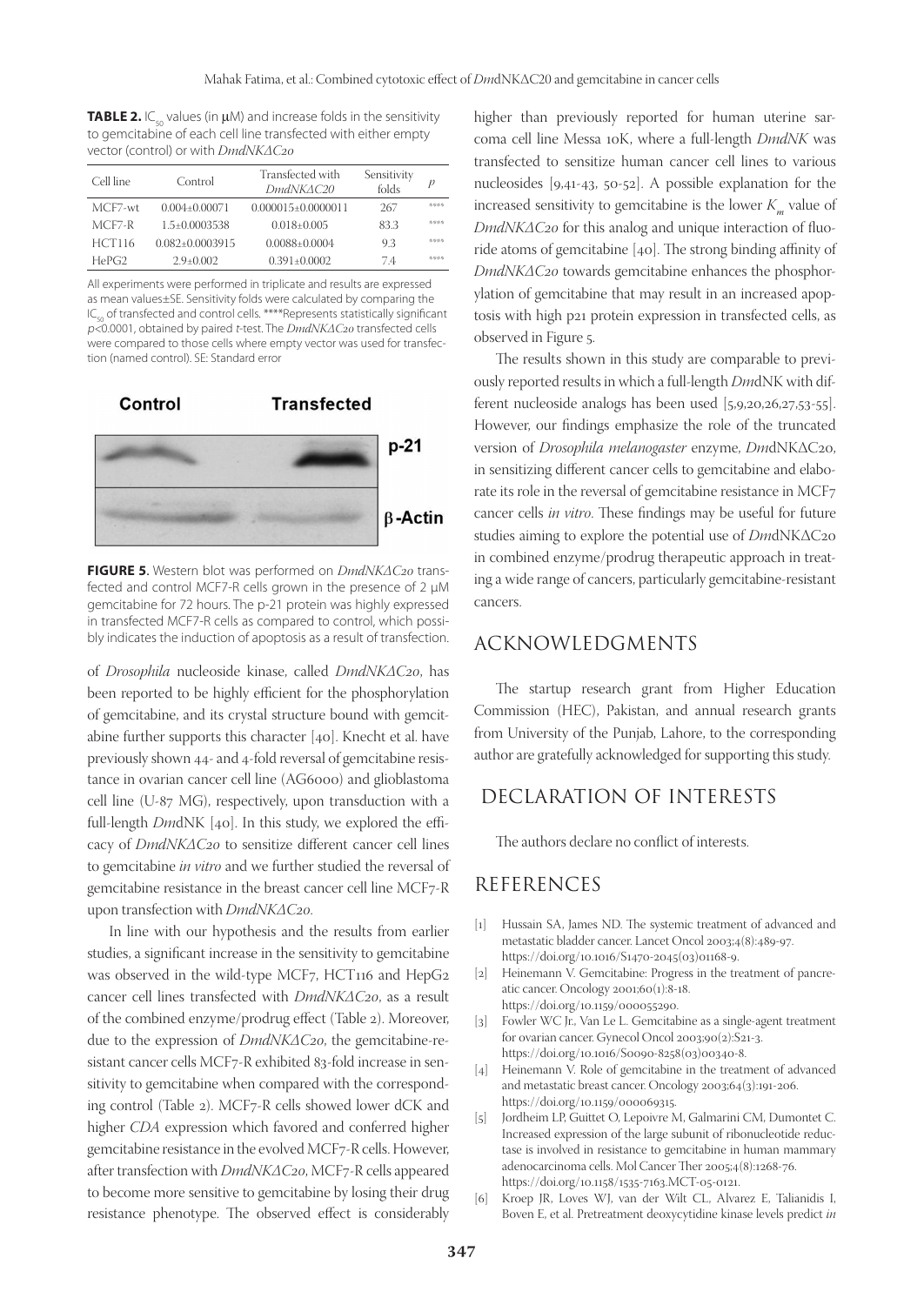*vivo* gemcitabine sensitivity. Mol Cancer Ther 2002;1(6):371-6.

- [7] Cottin S, Ghani K, de Campos-Lima PO, Caruso M. Gemcitabine intercellular diffusion mediated by gap junctions: New implications for cancer therapy. Mol Cancer 2010;9:141. https://doi.org/10.1186/1476-4598-9-141.
- [8] Cerqueira NM, Fernandes PA, Ramos MJ. Understanding ribonucleotide reductase inactivation by gemcitabine. Chemistry 2007;13(30):8507-15. https://doi.org/10.1002/chem.200700260.

[9] Jordheim LP, Galmarini CM, Dumontet C. Gemcitabine resistance

- due to deoxycytidine kinase deficiency can be reverted by fruitfly deoxynucleoside kinase, dmdNK, in human uterine sarcoma cells. Cancer Chemother Pharmacol 2006;58(4):547-54. https://doi.org/10.1007/s00280-006-0195-8.
- [10] Davis NM, Sokolosky M, Stadelman K, Abrams SL, Libra M, Candido S, et al*.* Deregulation of the EGFR/PI3K/PTEN/Akt/ mTORC1 pathway in breast cancer: Possibilities for therapeutic intervention. Oncotarget 2014;5(13):4603-50. https://doi.org/10.18632/oncotarget.2209.
- [11] Steelman LS, Navolanic P, Chappell WH, Abrams SL, Wong EW, Martelli AM, et al. Involvement of Akt and mTOR in chemotherapeutic- and hormonal-based drug resistance and response to radiation in breast cancer cells. Cell Cycle 2011;10(17):3003-15. https://doi.org/10.4161/cc.10.17.17119.
- [12] Holohan C, Van Schaeybroeck S, Longley DB, Johnston PG. Cancer drug resistance: An evolving paradigm. Nat Rev Cancer 2013;13(10):714-26.

https://doi.org/10.1038/nrc3599.

[13] Housman G, Byler S, Heerboth S, Lapinska K, Longacre M, Snyder N, et al. Drug resistance in cancer: An overview. Cancers (Basel) 2014;6(3):1769-92.

https://doi.org/10.3390/cancers6031769.

[14] Ju HQ, Gocho T, Aguilar M, Wu M, Zhuang ZN, Fu J, et al. Mechanisms of overcoming intrinsic resistance to gemcitabine in pancreatic ductal adenocarcinoma through the redox modulation. Mol Cancer Ther 2015;14(3):788-98.

https://doi.org/10.1158/1535-7163.MCT-14-0420.

[15] Liang C, Shi S, Meng Q, Liang D, Ji S, Zhang B, et al. Complex roles of the stroma in the intrinsic resistance to gemcitabine in pancreatic cancer: Where we are and where we are going. Exp Mol Med 2017;49(12):e406.

https://doi.org/10.1038/emm.2017.255.

- [16] Armat M, Oghabi Bakhshaiesh T, Sabzichi M, Shanehbandi D, Sharifi S, Molavi O, et al. The role of six1 signaling in paclitaxel-dependent apoptosis in MCF-7 cell line. Bosn J Basic Med Sci 2016;16(1):28-34. https://doi.org/10.17305/bjbms.2016.674.
- [17] Beauséjour CM, Gagnon J, Primeau M, Momparler RL. Cytotoxic activity of 2'<sub>2</sub>'-difluorodeoxycytidine, 5-aza-2'-deoxycytidine and cytosine arabinoside in cells transduced with deoxycytidine kinase gene. Biochem Biophys Res Commun 2002;293(5):1478-84. https://doi.org/10.1016/S0006-291X(02)00413-8.
- [18] Blackstock AW, Lightfoot H, Case LD, Tepper JE, Mukherji SK, Mitchell BS, et al. Tumor uptake and elimination of 2'<sub>2</sub>'-difluoro-2'-deoxycytidine (gemcitabine) after deoxycytidine kinase gene transfer: Correlation with *in vivo* tumor response. Clin Cancer Res 2001;7(10):3263-8.
- [19] Qin T, Jelinek J, Si J, Shu J, Issa JP. Mechanisms of resistance to 5-aza-2'-deoxycytidine in human cancer cell lines. Blood 2009;113(3):659-67.

https://doi.org/10.1182/blood-2008-02-140038.

[20] Saiki Y, Yoshino Y, Fujimura H, Manabe T, Kudo Y, Shimada M, et al. DCK is frequently inactivated in acquired gemcitabine-resistant human cancer cells. Biochem Biophys Res Commun 2012;421(1):98-104.

https://doi.org/10.1016/j.bbrc.2012.03.122.

- [21] Nakano T, Saiki Y, Kudo C, Hirayama A, Mizuguchi Y, Fujiwara S, et al. Acquisition of chemoresistance to gemcitabine is induced by a loss-of-function missense mutation of DCK. Biochem Biophys Res Commun 2015;464(4):1084-9.
	- https://doi.org/10.1016/j.bbrc.2015.07.080.

[22] Bergman AM, Pinedo HM, Peters GJ. Determinants of resistance to 2',2'-difluorodeoxycytidine (gemcitabine). Drug Resist Updat 2002;5(1):19-33.

https://doi.org/10.1016/S1368-7646(02)00002-X.

[23] Vernejoul F, Ghénassia L, Souque A, Lulka H, Drocourt D, Cordelier P, et al. Gene therapy based on gemcitabine chemosensitization suppresses pancreatic tumor growth. Mol Ther 2006;14(6):758-67.

https://doi.org/10.1016/j.ymthe.2006.07.010.

[24] Ueno H, Kiyosawa K, Kaniwa N. Pharmacogenomics of gemcitabine: Can genetic studies lead to tailor-made therapy? Br J Cancer 2007;97(2):145-51.

https://doi.org/10.1038/sj.bjc.6603860. [25] Réjiba S, Bigand C, Parmentier C, Hajri A. Gemcitabine-based

- chemogene therapy for pancreatic cancer using ad-dCK: UMK GDEPT and TS/RR siRNA strategies. Neoplasia 2009;11(7):637-50. https://doi.org/10.1593/neo.81686.
- [26] Galmarini CM, Clarke ML, Santos CL, Jordheim L, Perigaud C, Gosselin G, et al*.* Sensitization of ara-C-resistant lymphoma cells by a pronucleotide analogue. Int J Cancer 2003;107(1):149-54. https://doi.org/10.1002/ijc.11339.
- [27] Jordheim LP, Cros E, Gouy MH, Galmarini CM, Peyrottes S, Mackey J, et al. Characterization of a gemcitabine-resistant murine leukemic cell line: Reversion of *in vitro* resistance by a mononucleotide prodrug. Clin Cancer Res 2004;10(16):5614-21. https://doi.org/10.1158/1078-0432.CCR-04-0506.
- [28] Hapke DM, Stegmann AP, Mitchell BS. Retroviral transfer of deoxycytidine kinase into tumor cell lines enhances nucleoside toxicity. Cancer Res 1996;56(10):2343-7.
- [29] Hébrard C, Dumontet C, Jordheim LP. Development of gene therapy in association with clinically used cytotoxic deoxynucleoside analogues. Cancer Gene Ther 2009;16(7):541-50. https://doi.org/10.1038/cgt.2009.25.
- [30] Khan Z, Knecht W, Willer M, Rozpedowska E, Kristoffersen P, Clausen AR, et al. Plant thymidine kinase 1: A novel efficient suicide gene for malignant glioma therapy. Neuro Oncol 2010;12(6):549-58. https://doi.org/10.1093/neuonc/nop067.
- [31] Freeman SM, Abboud CN, Whartenby KA, Packman CH, Koeplin DS, Moolten FL, et al. The "bystander effect": Tumor regression when a fraction of the tumor mass is genetically modified. Cancer Res 1993;53(21):5274-83.
- [32] Manome Y, Wen PY, Dong Y, Tanaka T, Mitchell BS, Kufe DW, et al. Viral vector transduction of the human deoxycytidine kinase cDNA sensitizes glioma cells to the cytotoxic effects of cytosine arabinoside *in vitro* and *in vivo*. Nat Med 1996;2(5):567-73. https://doi.org/10.1038/nm0596-567.
- [33] Culver KW, Ram Z, Wallbridge S, Ishii H, Oldfield EH, Blaese RM, et al. *In vivo* gene transfer with retroviral vector-producer cells for treatment of experimental brain tumors. Science 1992;256(5063):1550-2.

https://doi.org/10.1126/science.1317968.

[34] Bi WL, Parysek LM, Warnick R, Stambrook PJ. *In vitro* evidence that metabolic cooperation is responsible for the bystander effect observed with HSV tk retroviral gene therapy. Hum Gene Ther 1993;4(6):725-31.

https://doi.org/10.1089/hum.1993.4.6-725.

- [35] Munch-Petersen B, Piskur J, Sondergaard L. Four deoxynucleoside kinase activities from Drosophila melanogaster are contained within a single monomeric enzyme, a new multifunctional deoxynucleoside kinase. J Biol Chem 1998;273(7):3926-31. https://doi.org/10.1074/jbc.273.7.3926.
- [36] Johansson M, van Rompay AR, Degrève B, Balzarini J, Karlsson A. Cloning and characterization of the multisubstrate deoxyribonucleoside kinase of Drosophila melanogaster. J Biol Chem 1999;274(34):23814-9. https://doi.org/10.1074/jbc.274.34.23814.

[37] Munch-Petersen B, Knecht W, Lenz C, Søndergaard L, Piskur J. Functional expression of a multisubstrate deoxyribonucleoside kinase from Drosophila melanogaster and its C-terminal deletion mutants. J Biol Chem 2000;275(9):6673-9.